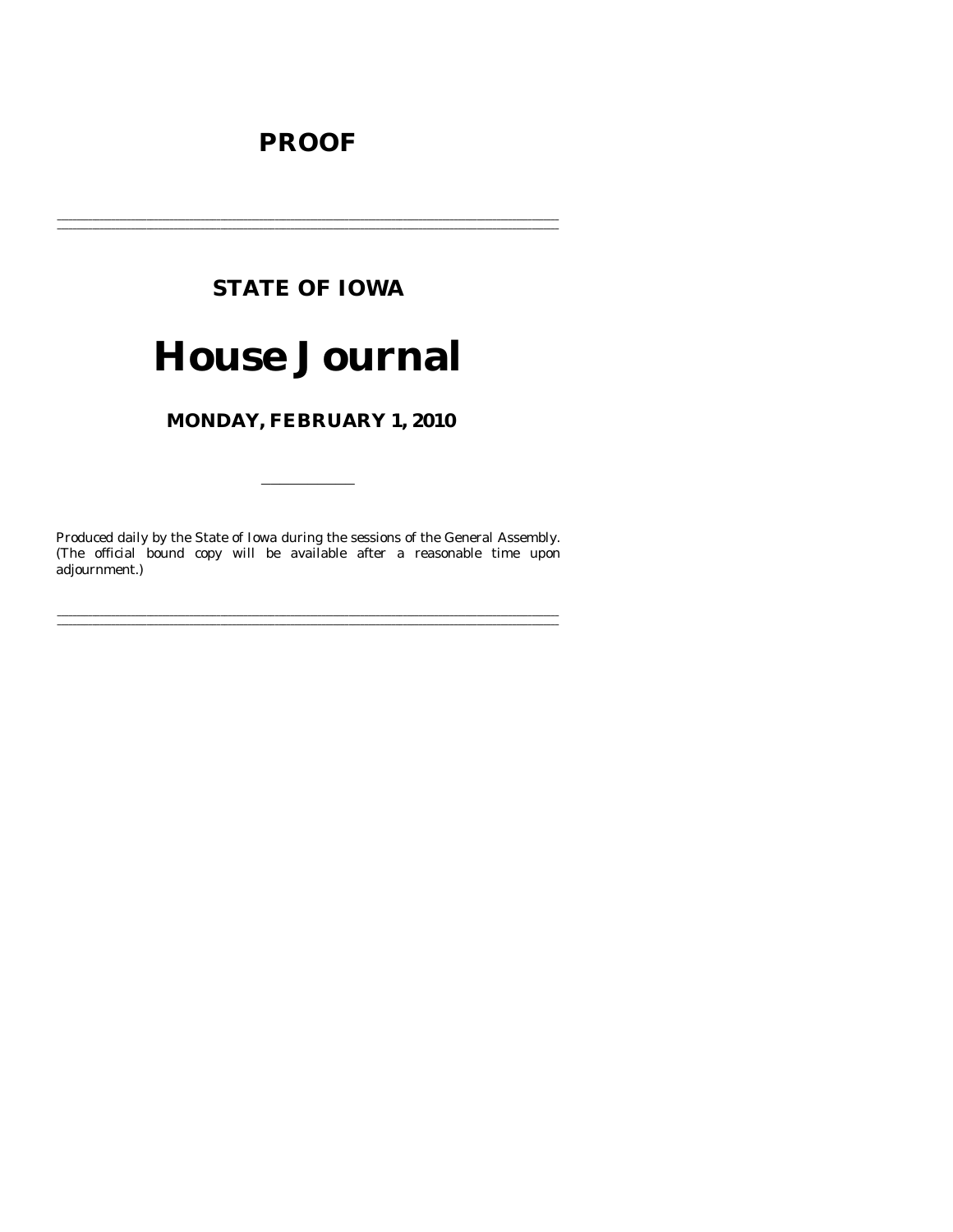# **JOURNAL OF THE HOUSE**

Twenty-second Calendar Day - Fifteenth Session Day

Hall of the House of Representatives Des Moines, Iowa, Monday, February 1, 2010

 The House met pursuant to adjournment at 1:09 p.m., Speaker Murphy in the chair.

 Prayer was offered by the Honorable Rich Anderson, state representative from Page County.

# PLEDGE OF ALLEGIANCE

 The Pledge of Allegiance was led by Sam Jurgena, House Page from Davenport.

The Journal of Friday, January 29, 2010 was approved.

# INTRODUCTION OF BILLS

**[House File 2202](http://coolice.legis.state.ia.us/Cool-ICE/default.asp?Category=billinfo&Service=Billbook&frame=1&GA=83&hbill=HF2202)**, by Chambers, Zirkelbach, Bailey, Kearns, Ficken, Mascher, Bukta, Sweeney, Watts, Alons, Isenhart, Whitead, Windschitl and Gayman, a bill for an act providing for the development of programs to attract qualified disabled veterans for job opportunities in state government.

Read first time and referred to committee on **veterans affairs.** 

**[House File 2203](http://coolice.legis.state.ia.us/Cool-ICE/default.asp?Category=billinfo&Service=Billbook&frame=1&GA=83&hbill=HF2203)**, by Upmeyer, a bill for an act providing for the sales and use tax imposed on the operation of bingo games.

Read first time and referred to committee on **ways and means.** 

**[House File 2204](http://coolice.legis.state.ia.us/Cool-ICE/default.asp?Category=billinfo&Service=Billbook&frame=1&GA=83&hbill=HF2204)**, by Upmeyer, Alons, Rayhons, Heaton, Worthan, May, Cownie, Kaufmann, Grassley, Horbach and Paulsen, a bill for an act authorizing the commissioner of insurance to develop individual and small employer basic benefit health care plans for certain young adults and their dependents.

Read first time and referred to committee on **commerce.**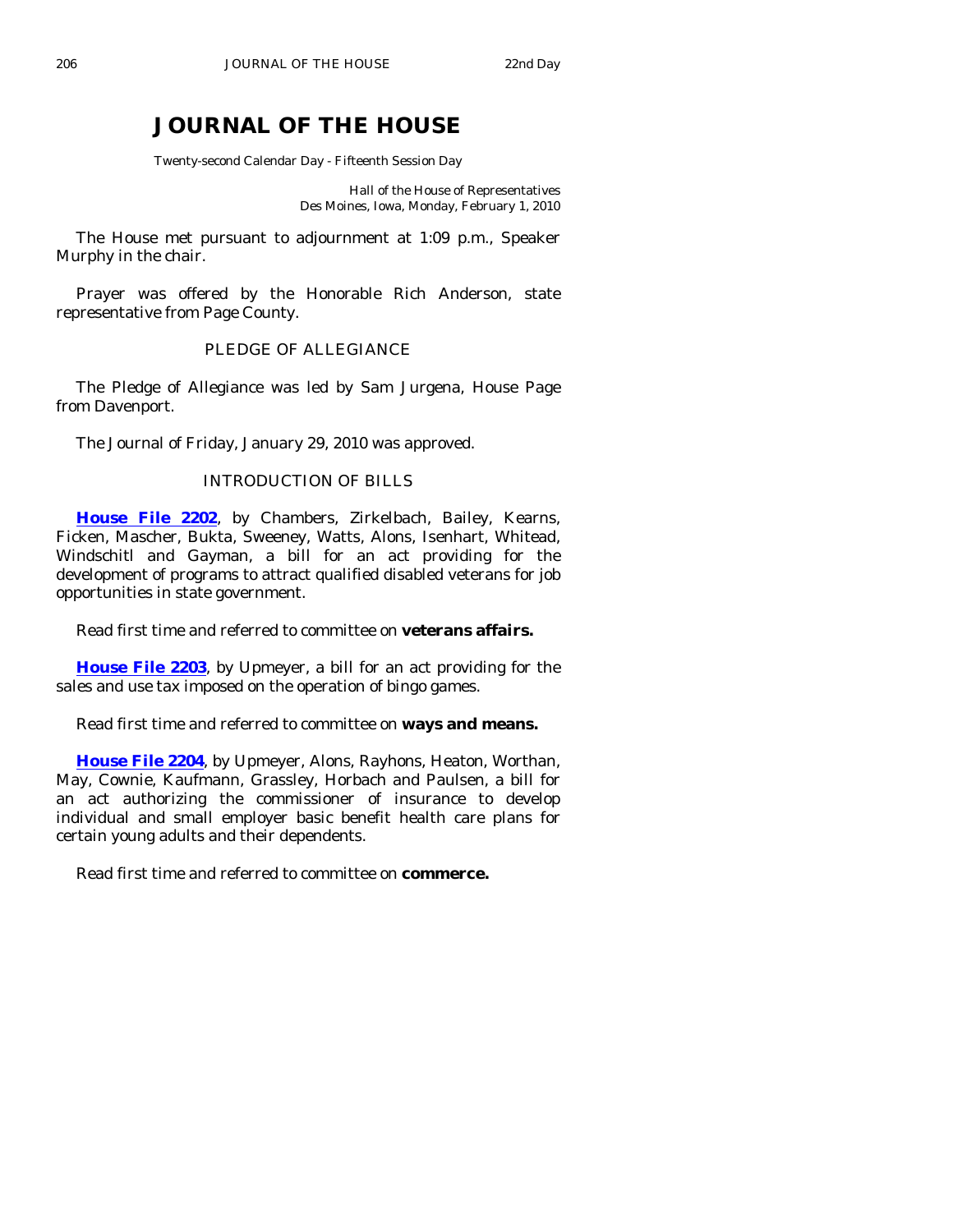**[House File 2205](http://coolice.legis.state.ia.us/Cool-ICE/default.asp?Category=billinfo&Service=Billbook&frame=1&GA=83&hbill=HF2205)**, by Upmeyer, Deyoe, Drake, Watts, Soderberg, Chambers, Sweeney, Huseman, Alons, Koester, Forristall, Sands, Dolecheck, L. Miller, Sorenson, Grassley, May, Roberts, Windschitl and De Boef, a bill for an act relating to awards of noneconomic damages against health care providers.

Read first time and referred to committee on **judiciary.** 

**[House File 2206](http://coolice.legis.state.ia.us/Cool-ICE/default.asp?Category=billinfo&Service=Billbook&frame=1&GA=83&hbill=HF2206)**, by Mertz, a bill for an act relating to agricultural drainage wells, by extending the date for complying with certain requirements, and including effective date provisions.

Read first time and referred to committee on **agriculture.** 

**[House File 2207](http://coolice.legis.state.ia.us/Cool-ICE/default.asp?Category=billinfo&Service=Billbook&frame=1&GA=83&hbill=HF2207)**, by Lensing and Kaufmann, a bill for an act relating to an assault that occurs between persons in an intimate relationship and the crime of domestic abuse assault and making penalties applicable.

Read first time and referred to committee on **judiciary.** 

**[House File 2208](http://coolice.legis.state.ia.us/Cool-ICE/default.asp?Category=billinfo&Service=Billbook&frame=1&GA=83&hbill=HF2208)**, by Baudler, a bill for an act creating short-term hunting licenses for purchase by nonresidents.

Read first time and referred to committee on **natural resources.** 

**[House File 2209](http://coolice.legis.state.ia.us/Cool-ICE/default.asp?Category=billinfo&Service=Billbook&frame=1&GA=83&hbill=HF2209)**, by Pettengill, a bill for an act prohibiting the departments of human services and public health from requiring or urging child care providers to become members of a professional organization representing such providers or urging child care home providers to become registered or licensed.

Read first time and referred to committee on **human resources.** 

**[House File 2210](http://coolice.legis.state.ia.us/Cool-ICE/default.asp?Category=billinfo&Service=Billbook&frame=1&GA=83&hbill=HF2210)**, by Beard, Murphy, Schueller, Wendt, Bell, Lykam, Whitead, Running-Marquardt, Steckman, Thede, Ficken, Hanson, Marek, Baudler and Zirkelbach, a bill for an act relating to restrictions on mowing within the right-of-way of interstates, primary highways, and secondary roads.

Read first time and referred to committee on **natural resources.**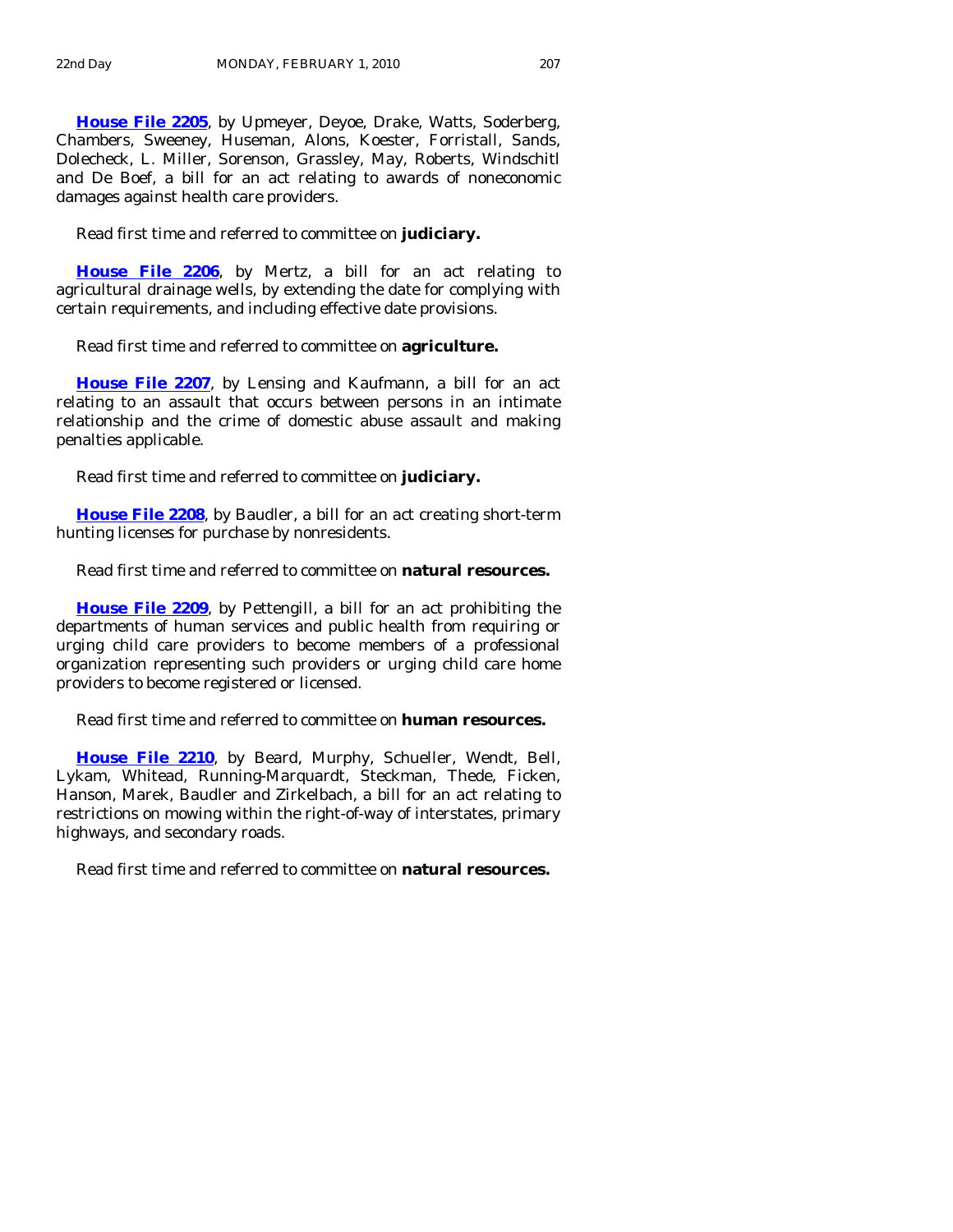**[House File 2211](http://coolice.legis.state.ia.us/Cool-ICE/default.asp?Category=billinfo&Service=Billbook&frame=1&GA=83&hbill=HF2211)**, by Rants, a bill for an act providing certain authority to certified law enforcement officers.

Read first time and referred to committee on **public safety.** 

**[House File 2212](http://coolice.legis.state.ia.us/Cool-ICE/default.asp?Category=billinfo&Service=Billbook&frame=1&GA=83&hbill=HF2212)**, by Rants, a bill for an act relating to state government reorganization and including effective date provisions.

Read first time and referred to committee on **state government.** 

**[House File 2213](http://coolice.legis.state.ia.us/Cool-ICE/default.asp?Category=billinfo&Service=Billbook&frame=1&GA=83&hbill=HF2213)**, by Pettengill, a bill for an act allowing the issuance of basic health care coverage that does not meet certain special health and accident insurance requirements, and including applicability provisions.

Read first time and referred to committee on **commerce.** 

**[House File 2214](http://coolice.legis.state.ia.us/Cool-ICE/default.asp?Category=billinfo&Service=Billbook&frame=1&GA=83&hbill=HF2214)**, by Upmeyer, Deyoe, Drake, Watts, Heaton, Schulte, Soderberg, Tymeson, Raecker, Chambers, Sweeney, Huseman, Alons, Koester, Forristall, Tjepkes, S. Olson, Sands, Dolecheck, L. Miller, Sorenson, Cownie, Huser, Grassley, May, Roberts, Windschitl, Mertz, Pettengill, Kelley, Anderson, De Boef and Quirk, a bill for an act establishing the right to choose whether to purchase health care services and health care coverage.

Read first time and referred to committee on **commerce.** 

**[House File 2215](http://coolice.legis.state.ia.us/Cool-ICE/default.asp?Category=billinfo&Service=Billbook&frame=1&GA=83&hbill=HF2215)**, by Running-Marquardt, a bill for an act enhancing criminal fines and penalties in disaster areas, providing penalties, and including effective date provisions.

 Read first time and referred to committee on **rebuild Iowa and disaster recovery.** 

**[House File 2216](http://coolice.legis.state.ia.us/Cool-ICE/default.asp?Category=billinfo&Service=Billbook&frame=1&GA=83&hbill=HF2216)**, by Rants, a bill for an act repealing provisions establishing the office of energy independence and the Iowa power fund, transferring specified functions to the department of natural resources, making conforming changes, providing transition provisions, and including effective date provisions.

Read first time and referred to committee on **state government.**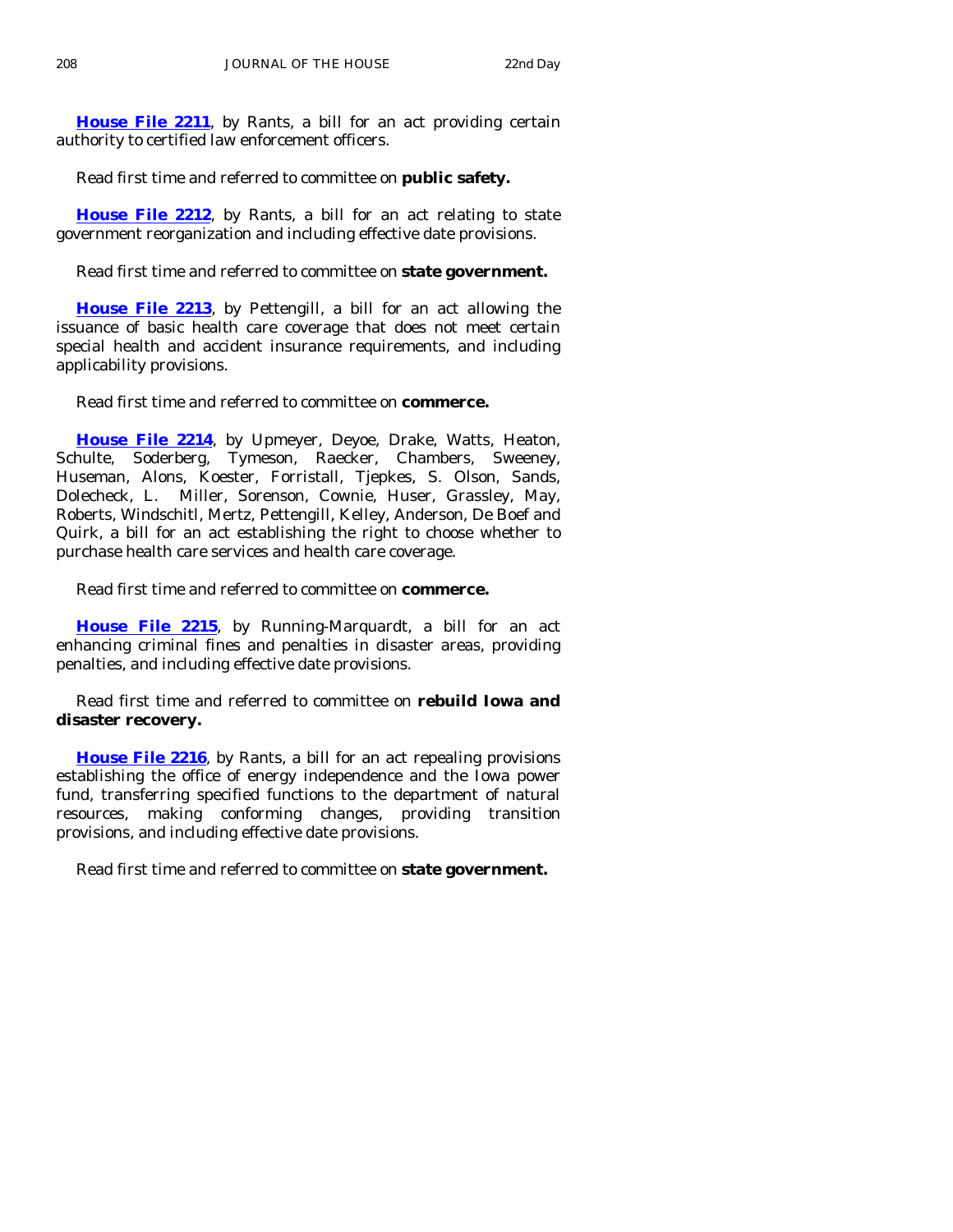On motion by McCarthy of Polk, the House was recessed at 1:17 p.m., until 4:00 p.m.

# AFTERNOON SESSION

 The House reconvened at 4:34 p.m., H. Miller of Webster in the chair.

# INTRODUCTION OF BILLS

**[House Joint Resolution 2010,](http://coolice.legis.state.ia.us/Cool-ICE/default.asp?Category=billinfo&Service=Billbook&frame=1&GA=83&hbill=HJR2010)** by Rants, a joint resolution proposing an amendment to the Constitution of the State of Iowa relating to the right to keep and bear arms.

Read first time and referred to committee on **public safety.** 

**[House File 2217](http://coolice.legis.state.ia.us/Cool-ICE/default.asp?Category=billinfo&Service=Billbook&frame=1&GA=83&hbill=HF2217),** by Mertz, a bill for an act relating to bidding procedures for drainage and levee districts, and including provisions for effective dates.

Read first time and referred to committee on **agriculture.** 

**[House File 2218,](http://coolice.legis.state.ia.us/Cool-ICE/default.asp?Category=billinfo&Service=Billbook&frame=1&GA=83&hbill=HF2218)** by Upmeyer, Heaton and R. Olson, a bill for an act relating to the scope of rulemaking authority for state agencies.

Read first time and referred to committee on **state government.** 

**[House File 2219,](http://coolice.legis.state.ia.us/Cool-ICE/default.asp?Category=billinfo&Service=Billbook&frame=1&GA=83&hbill=HF2219)** by Upmeyer, a bill for an act relating to requests for regulatory analysis of administrative rules.

Read first time and referred to committee on **state government.** 

**[House File 2220](http://coolice.legis.state.ia.us/Cool-ICE/default.asp?Category=billinfo&Service=Billbook&frame=1&GA=83&hbill=HF2220),** by Upmeyer, a bill for an act relating to the legislative review of administrative rules, and rescinding all rules every five years.

Read first time and referred to committee on **state government.** 

**[House File 2221](http://coolice.legis.state.ia.us/Cool-ICE/default.asp?Category=billinfo&Service=Billbook&frame=1&GA=83&hbill=HF2221),** by Upmeyer, a bill for an act relating to the use of public funds for certain lobbying purposes and making penalties applicable.

Read first time and referred to committee on **state government.**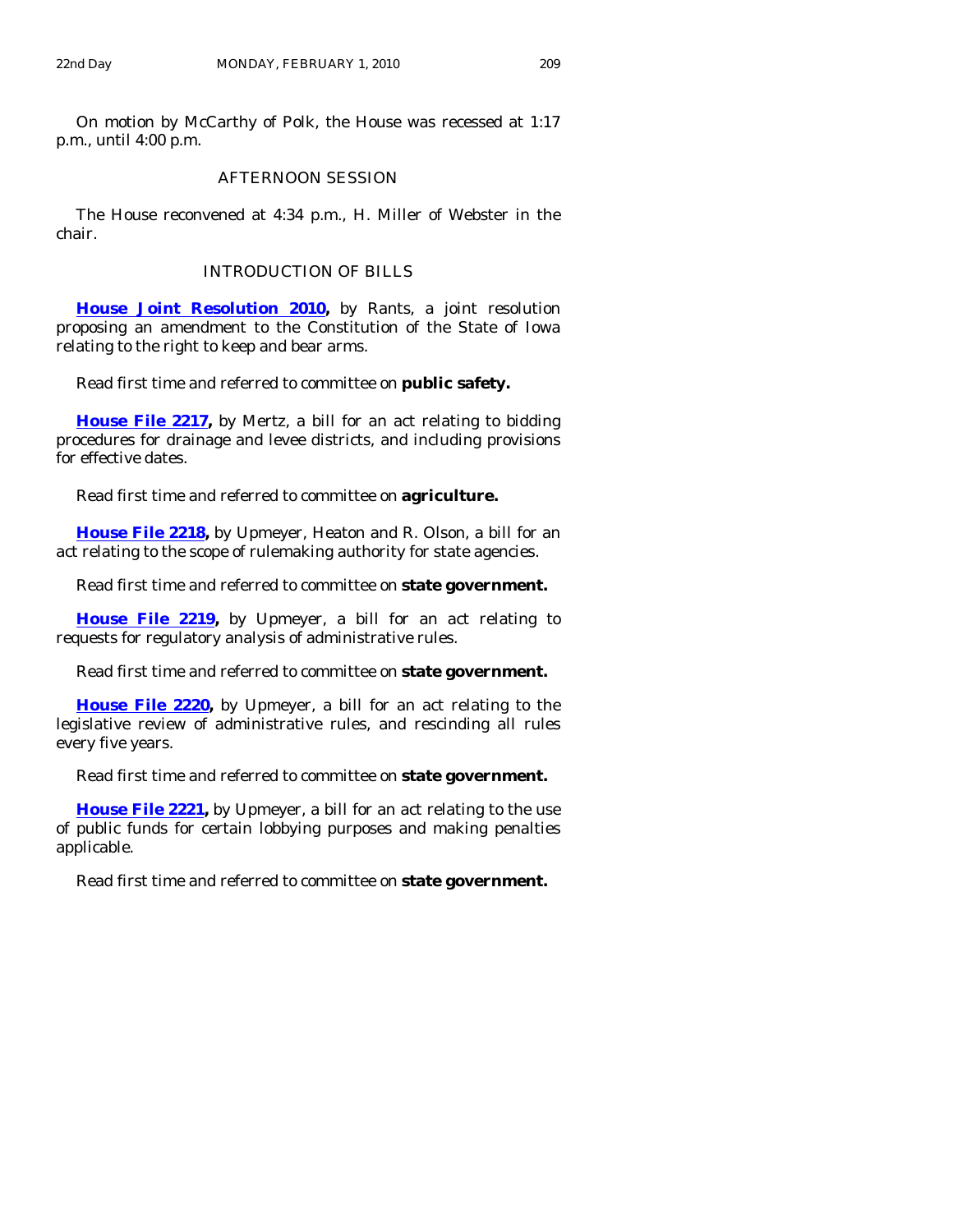**[House File 2222](http://coolice.legis.state.ia.us/Cool-ICE/default.asp?Category=billinfo&Service=Billbook&frame=1&GA=83&hbill=HF2222),** by Upmeyer, a bill for an act requiring the department of education, community colleges, the state board of regents, and the regents universities to collaboratively develop and implement common course numbering.

Read first time and referred to committee on **education.** 

**[House File 2223](http://coolice.legis.state.ia.us/Cool-ICE/default.asp?Category=billinfo&Service=Billbook&frame=1&GA=83&hbill=HF2223),** by Upmeyer, a bill for an act relating to the scheduling of a contested case hearing for child abuse or dependent adult abuse.

Read first time and referred to committee on **human resources.** 

**[House File 2224](http://coolice.legis.state.ia.us/Cool-ICE/default.asp?Category=billinfo&Service=Billbook&frame=1&GA=83&hbill=HF2224),** by Upmeyer, Watts, Tymeson, Sweeney, Rayhons, Heaton, Worthan, Huseman, Kaufmann and Chambers, a bill for an act relating to health care cost and quality transparency.

Read first time and referred to committee on **human resources.** 

**[House File 2225,](http://coolice.legis.state.ia.us/Cool-ICE/default.asp?Category=billinfo&Service=Billbook&frame=1&GA=83&hbill=HF2225)** by Upmeyer, a bill for an act relating to expanding the purposes for receiving an automatic excuse from jury service.

Read first time and referred to committee on **judiciary.** 

**[House File 2226,](http://coolice.legis.state.ia.us/Cool-ICE/default.asp?Category=billinfo&Service=Billbook&frame=1&GA=83&hbill=HF2226)** by Upmeyer, Deyoe, Drake, Rayhons, Watts, Schulte, Heaton, Soderberg, Wagner, Sweeney, Chambers, Huseman, Alons, Koester, L. Miller, Forristall, Tjepkes, S. Olson, Sands, Dolecheck, May, Roberts, Windschitl, Mertz, Pettengill, Kelley and De Boef, a bill for an act relating to grandparent and greatgrandparent visitation.

Read first time and referred to committee on **judiciary.** 

**[House File 2227](http://coolice.legis.state.ia.us/Cool-ICE/default.asp?Category=billinfo&Service=Billbook&frame=1&GA=83&hbill=HF2227),** by Chambers, Zirkelbach, Windschitl and Bailey, a bill for an act relating to application of the smokefree air Act to specified veterans organizations.

Read first time and referred to committee on **commerce.**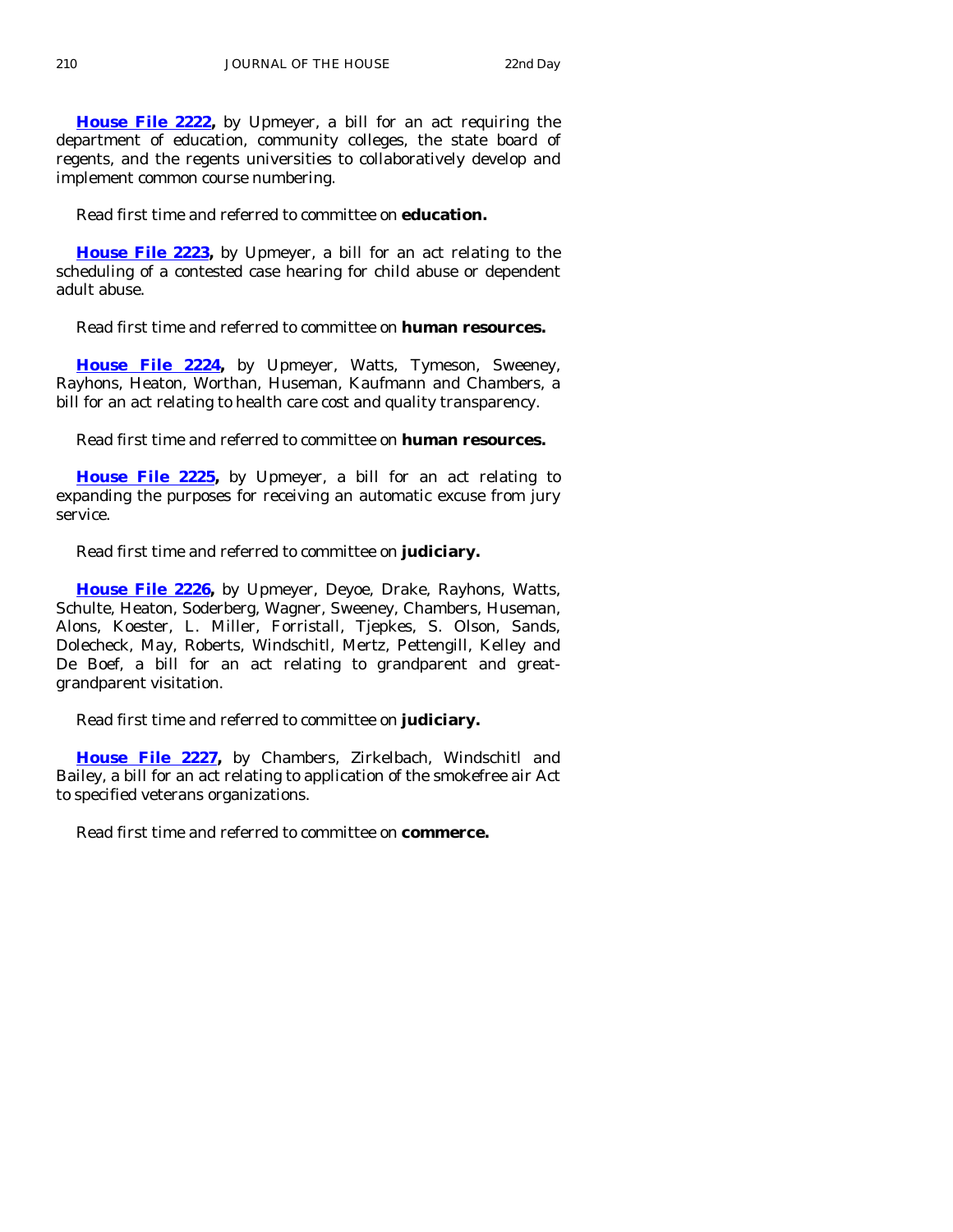**[House File 2228,](http://coolice.legis.state.ia.us/Cool-ICE/default.asp?Category=billinfo&Service=Billbook&frame=1&GA=83&hbill=HF2228)** by Rants, a bill for an act providing for the establishment of a home ownership savings plan trust, providing an exemption from state individual income tax and state inheritance tax, and including a retroactive applicability date provision.

Read first time and referred to committee on **commerce.** 

# LEAVE OF ABSENCE

Leave of absence was granted as follows:

Roberts of Carroll on request of Paulsen of Linn.

# CONSIDERATION OF BILLS Regular Calendar

**[House File 2137](http://coolice.legis.state.ia.us/Cool-ICE/default.asp?Category=billinfo&Service=Billbook&frame=1&GA=83&hbill=HF2137),** a bill for an act relating to the military division of the department of public defense concerning state military service and the Iowa code of military justice, was taken up for consideration.

 Thomas of Clayton moved that the bill be read a last time now and placed upon its passage which motion prevailed and the bill was read a last time.

On the question "Shall the bill pass?" [\(H.F. 2137\)](http://coolice.legis.state.ia.us/Cool-ICE/default.asp?Category=billinfo&Service=Billbook&frame=1&GA=83&hbill=HF2137)

The ayes were, 98:

| <b>Alons</b>   | Anderson          | Arnold        |
|----------------|-------------------|---------------|
| <b>Baudler</b> | Beard             | Bell          |
| Bukta          | Burt              | Chambers      |
| Cownie         | De Boef           | Deyoe         |
| Drake          | Ficken            | Ford          |
| Frevert        | Gaskill           | Gayman        |
| Hagenow        | Hanson            | Heaton        |
| Helland        | Horbach           | Hunter        |
| Huser          | Isenhart          | Jacoby        |
| Kearns         | Kelley            | Koester       |
| Kuhn           | Lensing           | Lukan         |
| Marek          | Mascher           | May           |
| Mertz          | Miller, L.        | Murphy, Spkr. |
| Olson, D.      | Olson, S.         | Olson, T.     |
| Paulsen        | Petersen          | Pettengill    |
| Raecker        | Rants             | Rayhons       |
| Reichert       | Running-Marquardt | Sands         |
| Schulte        | Schultz           | Shomshor      |
|                |                   |               |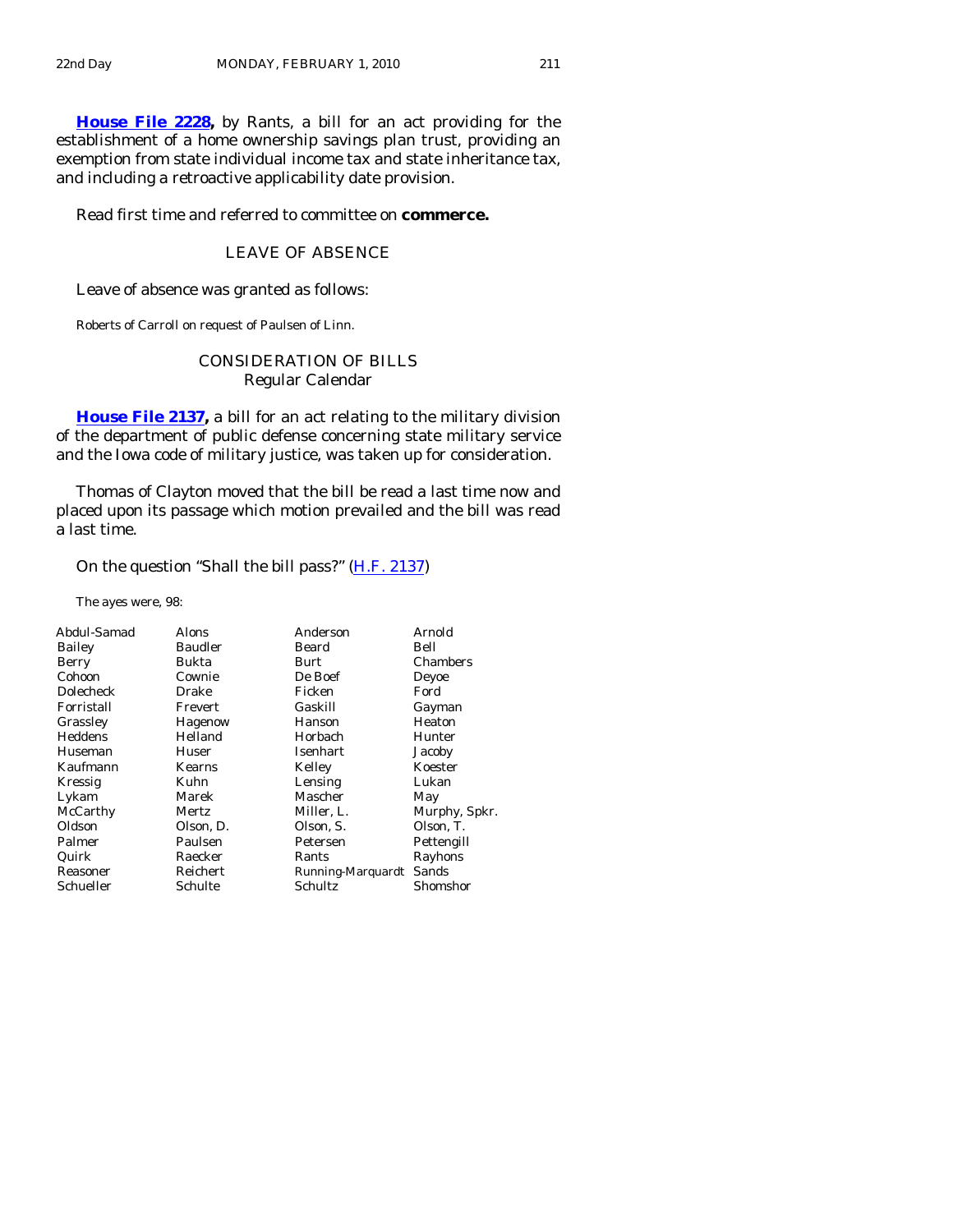| Smith      | Soderberg        | Sorenson          | Steckman |
|------------|------------------|-------------------|----------|
| Struyk     | Swaim            | Sweeney           | Taylor   |
| Thede      | <b>Thomas</b>    | <b>Tjepkes</b>    | Tymeson  |
| Upmeyer    | Van Engelenhoven | Wagner            | Watts    |
| Wendt      | Wenthe           | Wessel-Kroeschell | Whitead  |
| Willems    | Winckler         | Windschitl        | Worthan  |
| Zirkelbach | Miller, H.,      |                   |          |
|            | Presiding        |                   |          |

The nays were, none.

Absent or not voting, 2:

Olson, R. Roberts

 The bill having received a constitutional majority was declared to have passed the House and the title was agreed to.

**[House File 674,](http://coolice.legis.state.ia.us/Cool-ICE/default.asp?Category=billinfo&Service=Billbook&frame=1&GA=83&hbill=HF674)** a bill for an act relating to reporting the treatment of serious wounds received as the result of a crime to a law enforcement agency and making penalties applicable, was taken up for consideration.

 Burt of Black Hawk moved that the bill be read a last time now and placed upon its passage which motion prevailed and the bill was read a last time.

On the question "Shall the bill pass?" [\(H.F. 674](http://coolice.legis.state.ia.us/Cool-ICE/default.asp?Category=billinfo&Service=Billbook&frame=1&GA=83&hbill=HF674))

The ayes were, 98:

| Abdul-Samad | <b>Alons</b> | Anderson          | Arnold        |
|-------------|--------------|-------------------|---------------|
| Bailey      | Baudler      | Beard             | Bell          |
| Berry       | Bukta        | Burt              | Chambers      |
| Cohoon      | Cownie       | De Boef           | Deyoe         |
| Dolecheck   | Drake        | Ficken            | Ford          |
| Forristall  | Frevert      | Gaskill           | Gayman        |
| Grassley    | Hagenow      | Hanson            | Heaton        |
| Heddens     | Helland      | Horbach           | Hunter        |
| Huseman     | Huser        | Isenhart          | Jacoby        |
| Kaufmann    | Kearns       | Kelley            | Koester       |
| Kressig     | Kuhn         | Lensing           | Lukan         |
| Lykam       | Marek        | Mascher           | May           |
| McCarthy    | Mertz        | Miller, L.        | Murphy, Spkr. |
| Oldson      | Olson, D.    | Olson, S.         | Olson, T.     |
| Palmer      | Paulsen      | Petersen          | Pettengill    |
| Quirk       | Raecker      | Rants             | Rayhons       |
| Reasoner    | Reichert     | Running-Marquardt | Sands         |
|             |              |                   |               |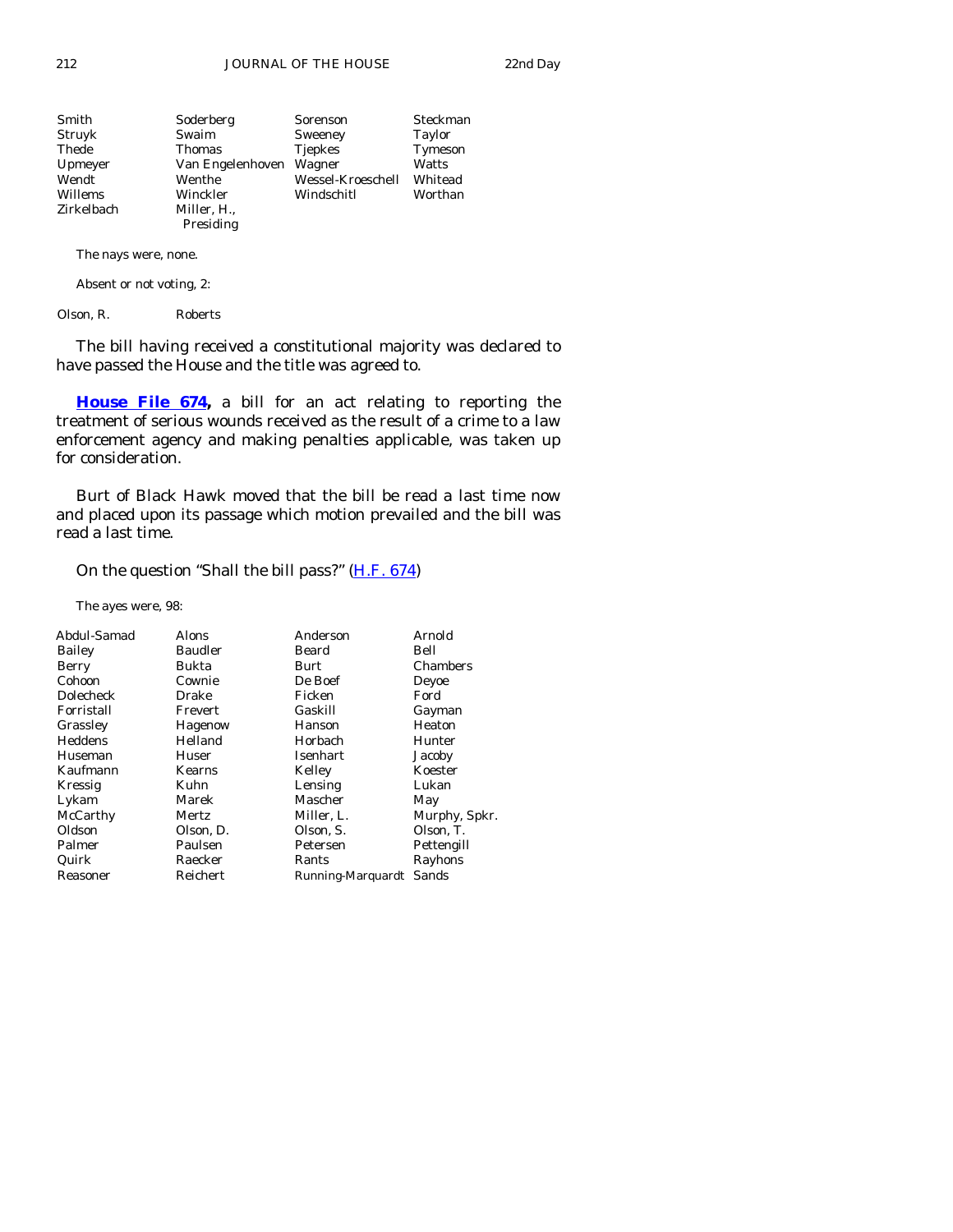| Schueller  | Schulte          | Schultz           | Shomshor      |
|------------|------------------|-------------------|---------------|
| Smith      | Soderberg        | Sorenson          | Steckman      |
| Struyk     | Swaim            | Sweeney           | <b>Taylor</b> |
| Thede      | <b>Thomas</b>    | <b>Tjepkes</b>    | Tymeson       |
| Upmeyer    | Van Engelenhoven | Wagner            | Watts         |
| Wendt      | Wenthe           | Wessel-Kroeschell | Whitead       |
| Willems    | Winckler         | Windschitl        | Worthan       |
| Zirkelbach | Miller, H.,      |                   |               |
|            | Presiding        |                   |               |

The nays were, none.

Absent or not voting, 2:

Olson, R. Roberts

 The bill having received a constitutional majority was declared to have passed the House and the title was agreed to.

**[Senate File 434,](http://coolice.legis.state.ia.us/Cool-ICE/default.asp?Category=billinfo&Service=Billbook&frame=1&GA=83&hbill=SF434)** a bill for an act relating to nuisance properties by requiring the indexing of certain municipal citations and petitions affecting real property, with report of committee recommending passage, was taken up for consideration.

Huser of Polk offered the following amendment  $H-8029$  filed by the committee on local government and moved its adoption:

## [H–8029](http://coolice.legis.state.ia.us/Cool-ICE/default.asp?Category=billinfo&Service=Billbook&frame=1&GA=83&hbill=H8029)

- 1 Amend [Senate File 434](http://coolice.legis.state.ia.us/Cool-ICE/default.asp?Category=billinfo&Service=Billbook&frame=1&GA=83&hbill=SF434), as amended, passed, and
- 2 reprinted by the Senate, as follows:
- 3 1. By striking everything after the enacting clause 4 and inserting:
- 5 <Section 1. Section 364.22, subsection 4, Code
- 6 Supplement 2009, is amended by adding the following new
- 7 paragraph:
- 8 NEW PARAGRAPH. h. The legal description of the
- 9 affected real property, if applicable.
- 10 Sec. 2. Section 364.22, Code Supplement 2009, is
- 11 amended by adding the following new subsection:
- 12 NEW SUBSECTION. 4A. a. Upon receiving a citation
- 13 under subsection 4 that affects real property and that
- 14 charges a violation relating to the condition of the
- 15 property, including a building code violation, a local
- 16 housing regulation violation, a housing code violation,
- 17 or a public health or safety violation, the clerk of
- 18 the district court shall index the citation pursuant
- 19 to section 617.10, if the legal description of the
- 20 affected property is included in or attached to the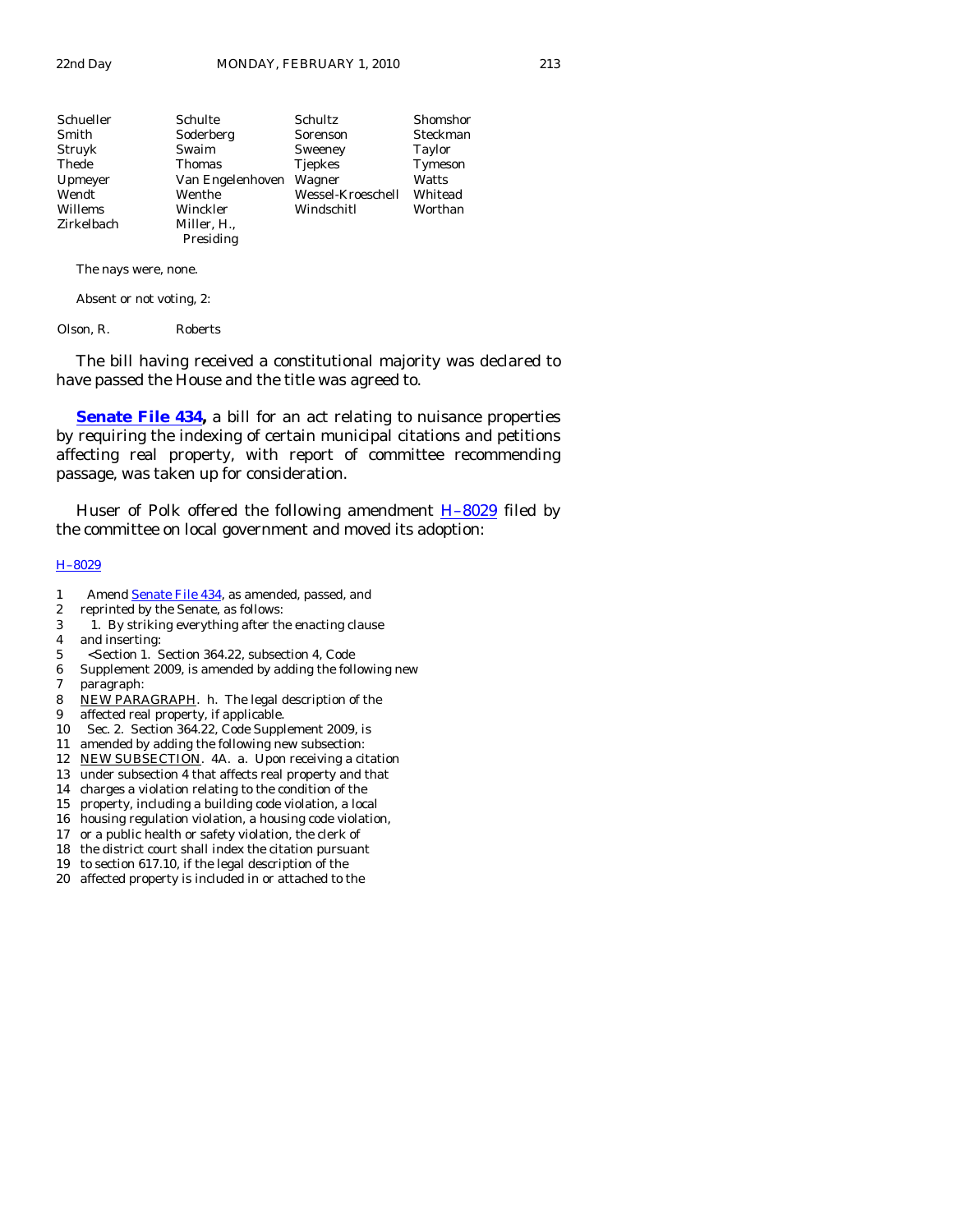- 21 citation.
- 22 b. After filing the citation with the clerk of the
- 23 district court, the city shall also file the citation
- 24 in the office of the county treasurer. The county
- 25 treasurer shall include a notation of the pendency of
- 26 the action in the county system, as defined in section
- 27 445.1, until the judgment of the court is satisfied or
- 28 until the action is dismissed. Pursuant to section 29 446.7. an affected property that is subject to a
- 446.7, an affected property that is subject to a 30 pending action shall not be offered for sale by the
- 
- 31 county treasurer at tax sale.
- 32 Sec. 3. Section 446.7, subsection 1, Code 2009, is
- 33 amended to read as follows:
- 34 1. Annually, on the third Monday in June the county
- 35 treasurer shall offer at public sale all parcels on
- 36 which taxes are delinquent. The treasurer shall not,
- 37 however, offer for sale any parcel that is subject to a
- 38 pending action as the result of a municipal infraction
- 39 citation under section 364.22, a petition filed under
- 40 chapter 657, or a petition filed under chapter 657A,
- 41 if such municipal infraction citation or petition is
- 42 indexed under section 617.10 and noted in the county
- 43 system as defined in section 445.1. The sale shall be 44 made for the total amount of taxes, interest, fees, and
- 
- 45 costs due. If for good cause the treasurer cannot hold 46 the annual tax sale on the third Monday of June, the
- 47 treasurer may designate a different date in June for
- 48 the sale.
- 49 Sec. 4. NEW SECTION. 448.13 Cancellation of tax
- 50 sale and certificate of purchase refund of purchase

Page 2

- 1 money.
- 2 If the county treasurer receives a verified
- 3 statement from a city stating that a parcel sold at
- 4 tax sale contains a building which is abandoned, as
- 5 those terms are defined in section 657A.1, prior to
- 6 redemption of the parcel under chapter 447 or the
- 7 issuance of a tax deed for the parcel, and the verified
- 8 statement is accompanied by a petition filed by the
- 9 city under section 657A.10A for title to the parcel,
- 10 the county treasurer shall make an entry in the county
- 11 system canceling the sale of the parcel and shall
- 12 refund the purchase money to the tax sale certificate 13 holder.
- 14 Sec. 5. Section 602.8102, subsection 94, Code 2009,
- 15 is amended to read as follows:
- 16 94. File and index petitions and municipal
- 17 infraction citations affecting real estate as provided
- 18 in sections 617.10 through 617.15.
- 19 Sec. 6. Section 617.10, subsection 1, Code 2009, is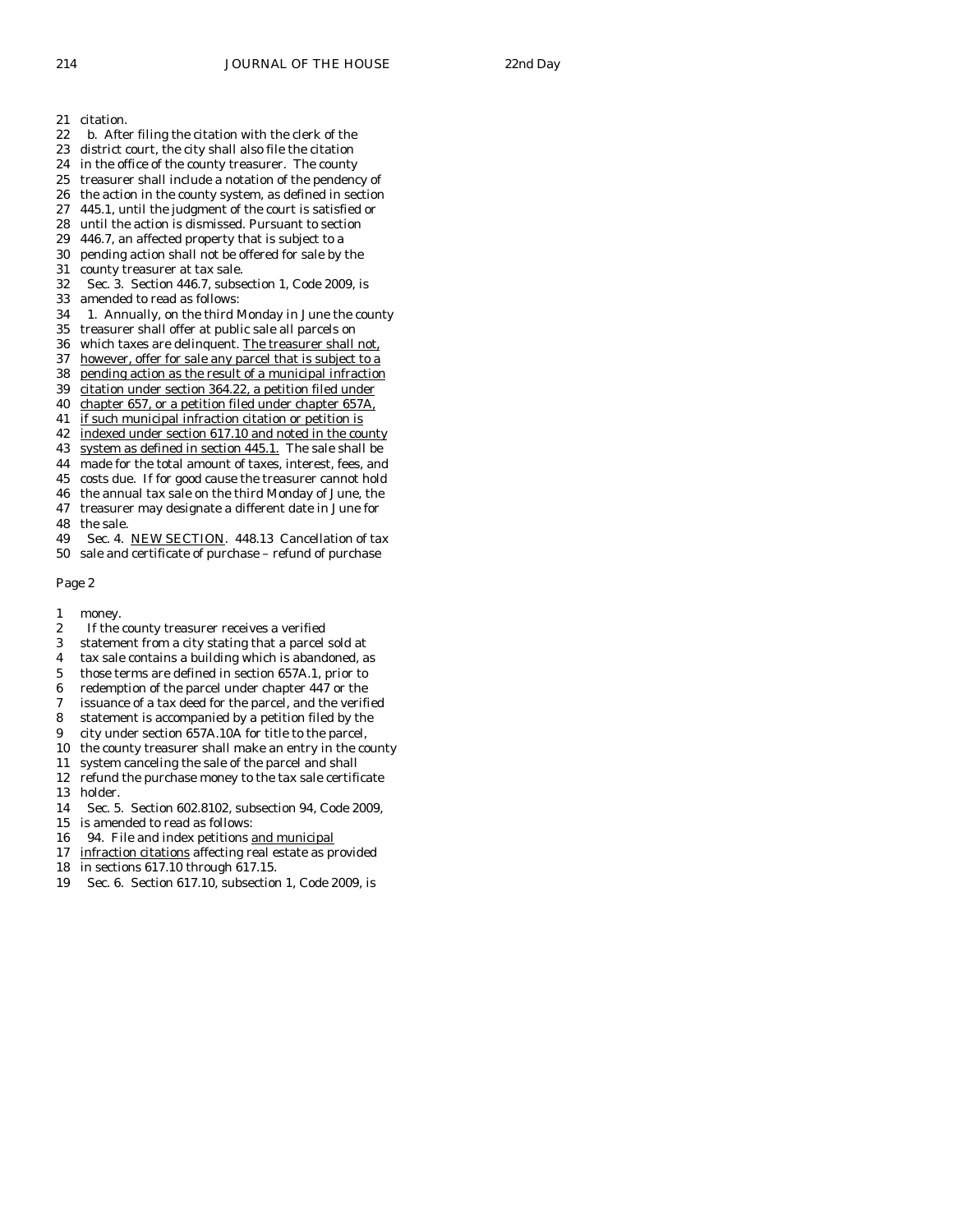- 21 1. When a petition or municipal infraction
- 22 citation affecting real estate is filed, the clerk of
- 23 the district court where the petition or municipal
- 24 infraction citation is filed shall index the petition
- 25 or municipal infraction citation in an index book
- 26 under the tract number which describes the property,
- 27 entering in each instance the case number as a guide<br>28 to the record of court proceedings which affect the
- to the record of court proceedings which affect the
- 29 real estate. If the petition or municipal infraction
- 30 citation is amended to include other parties or other 31 lands, the amended petition or municipal infraction
- 32 citation shall be similarly indexed. When a final
- 33 result is determined in the case, the result shall be
- 34 indicated in the index book wherever indexed.
- 35 Sec. 7. Section 617.12, Code 2009, is amended to
- 36 read as follows:
- 37 617.12 Exceptions.
- 38 If the real property affected  $\frac{1}{2}$  is situated in 39 the county where the petition or municipal inf
- the county where the petition or municipal infraction
- 40 citation is filed it shall be unnecessary to show in
- 41 said index lands not situated in said county.
- 42 Sec. 8. Section 657.1, subsection 1, Code 2009, is
- 43 amended to read as follows:
- 44 1. Whatever is injurious to health, indecent, or
- 45 unreasonably offensive to the senses, or an obstruction
- 46 to the free use of property, so as essentially to
- 47 interfere unreasonably with the comfortable enjoyment
- 48 of life or property, is a nuisance, and a civil action
- 49 by ordinary proceedings may be brought to enjoin and
- 50 abate the nuisance and to recover damages sustained on

#### Page 3

- 1 account of the nuisance. A petition filed under this
- 2 subsection shall include the legal description of the<br>3 real property upon which the nuisance is located un
- real property upon which the nuisance is located unless
- 4 the nuisance is not situated on or confined to a parcel
- 5 of real property or is portable or capable of being
- 6 removed from the real property.
- 7 Sec. 9. NEW SECTION. 657.2A Indexing of petition.
- 8 1. When a petition affecting real property is filed
- 9 by a governmental entity under this chapter, the clerk
- 10 of the district court shall index the petition pursuant
- 11 to section 617.10, if the legal description of the
- 12 affected property is included in or attached to the
- 13 petition.
- 14 2. After filing the petition with the clerk of the
- 15 district court, the governmental entity shall also file
- 16 the petition in the office of the county treasurer.
- 17 The county treasurer shall include a notation of the
- 18 pendency of the action in the county system, as defined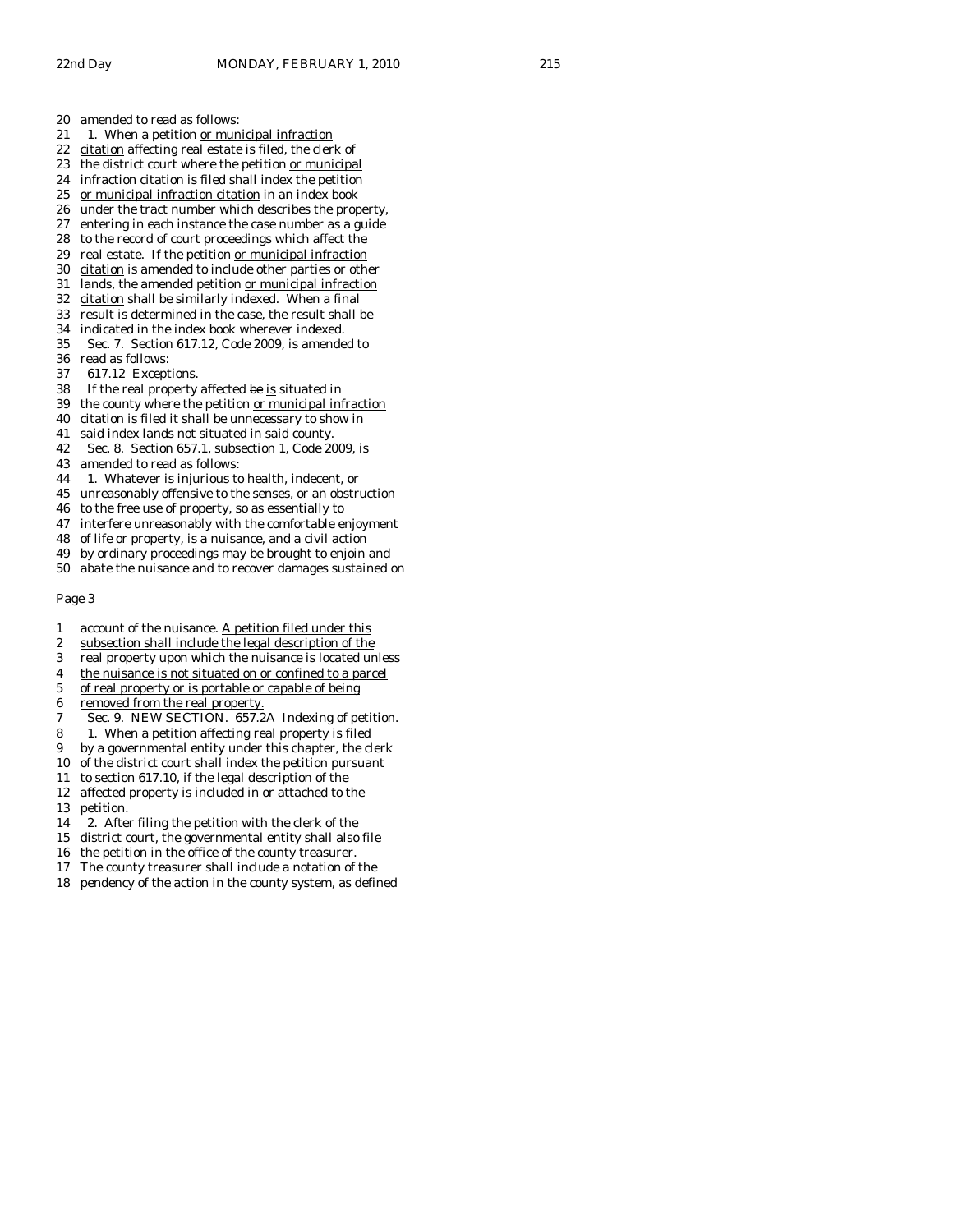- 19 in section 445.1, until the judgment of the court is
- 20 satisfied or until the action is dismissed. Pursuant
- 21 to section 446.7, an affected property that is subject
- 22 to a pending action shall not be offered for sale by
- 23 the county treasurer at tax sale.
- 24 Sec. 10. Section 657A.2, subsection 1, Code 2009,
- 25 is amended to read as follows:
- 26 1. A petition for abatement under this chapter 27 may be filed in the district court of the county in
- may be filed in the district court of the county in
- 28 which the property is located, by the city in which the
- 29 property is located, by the county if the property is 30 located outside the limits of a city, by a neighboring
- 31 landowner, or by a duly organized nonprofit corporation
- 32 which has as one of its goals the improvement of
- 33 housing conditions in the county or city in which
- 34 the property in question is located. A petition for
- 35 abatement filed under this chapter shall include the
- 36 legal description of the real property upon which the
- 37 nuisance or dangerous or unsafe condition is located
- 38 unless the nuisance or dangerous or unsafe condition
- 39 is not situated on or confined to a parcel of real
- 40 property or is portable or capable of being removed
- 41 from the real property. Service on the owner shall
- 42 be by personal service or by certified mail, or if
- 43 service cannot be made by either method, by posting the
- 44 notice in a conspicuous place on the building and by
- 45 publication.
- 46 Sec. 11. Section 657A.10A, subsection 1, unnumbered
- 47 paragraph 1, Code 2009, is amended to read as follows:
- 48 In lieu of the procedures in sections 657A.2 through
- 49 657A.10, a city in which an abandoned building is
- 50 located may petition the court to enter judgment

#### Page 4

- 1 awarding title to the abandoned property to the city.
- 2 A petition filed under this section shall include the
- 3 legal description of the abandoned property. If more
- 4 than one abandoned building is located on a parcel of
- 5 real estate, the city may combine the actions into
- 6 one petition. The owner of the building and grounds,
- 7 mortgagees of record, lien holders of record, or other
- 8 known persons who hold an interest in the property
- 9 shall be named as respondents on the petition.
- 10 Sec. 12. Section 657A.10A, Code 2009, is amended by
- 11 adding the following new subsection:
- 12 NEW SUBSECTION. 6. If a city files a petition
- 13 under subsection 1, naming the holder of a tax
- 14 sale certificate of purchase for the property as a
- 15 respondent, the city shall also file the petition,
- 16 along with a verified statement declaring that the
- 17 property identified in the petition contains an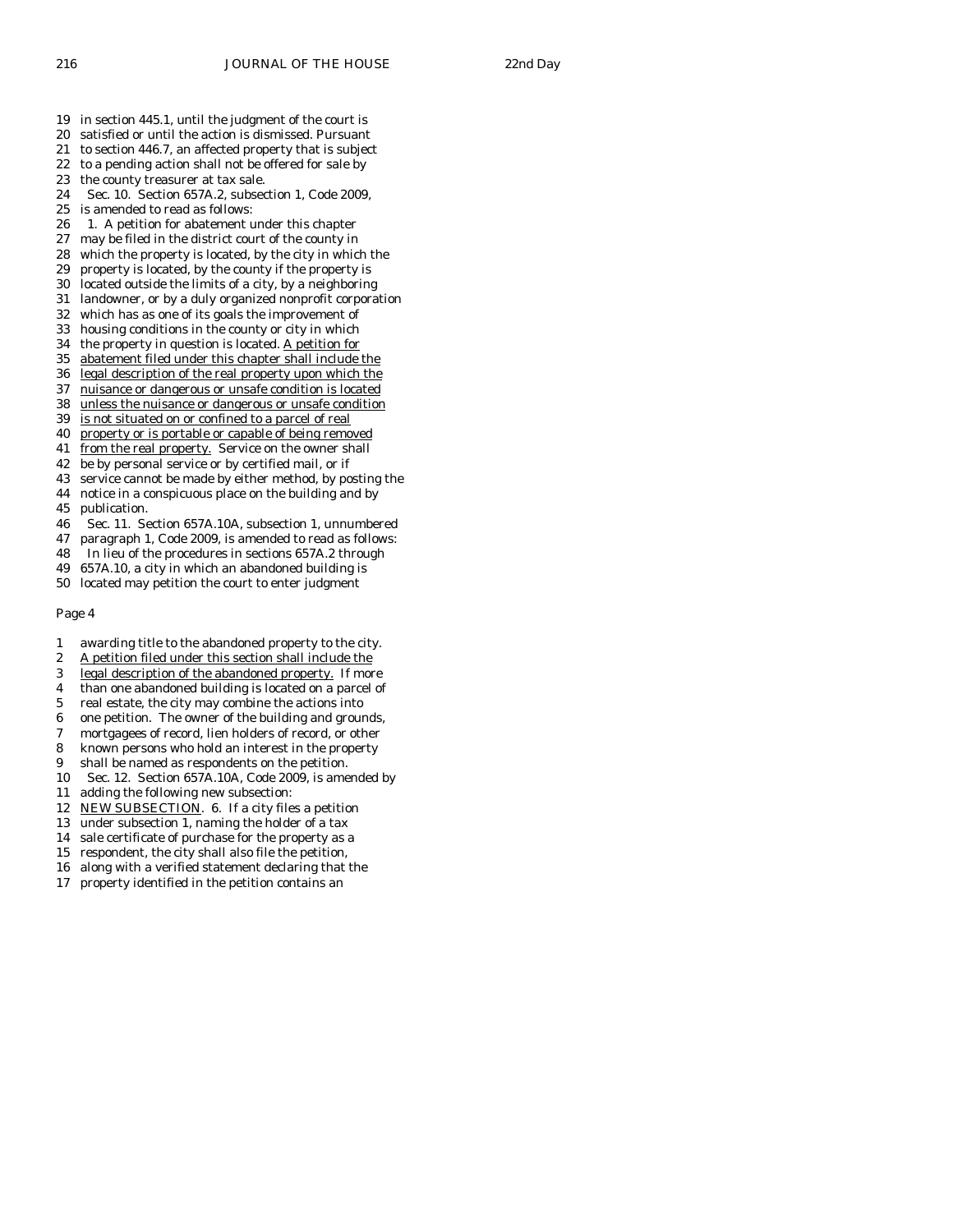- 18 abandoned building, with the county treasurer. Upon
- 19 receiving the petition and verified statement, the
- 20 county treasurer shall make an entry in the county
- 21 system canceling the sale of the property and shall
- 22 refund the purchase money to the tax sale certificate 23 holder.
- 24 Sec. 13. NEW SECTION. 657A.12 Indexing of 25 petition.<br>26 1. Whe
- 1. When a petition affecting real property is filed
- 27 by a governmental entity under this chapter, the clerk
- 28 of the district court shall index the petition pursuant
- 29 to section 617.10, if the legal description of the 30 affected property is included in or attached to the
- 31 petition.
- 32 2. After filing the petition with the clerk of the
- 33 district court, the governmental entity shall also file
- 34 the petition in the office of the county treasurer.
- 35 The county treasurer shall include a notation of the
- 36 pendency of the action in the county system, as defined
- 37 in section 445.1, until the judgment of the court is
- 38 satisfied or until the action is dismissed. Pursuant
- 39 to section 446.7, an affected property that is subject
- 40 to a pending action shall not be offered for sale by
- 41 the county treasurer at tax sale.>
- 42 2. Title page, line 3, after <property> by
- 43 inserting <and requiring the county treasurer to
- 44 withhold certain real property from tax sale>

The committee amendment  $H-8029$  was adopted, placing out of order amendment  $H-1303$  filed by the committee on local government on March 25, 2009 and amendment  $H-1485$  filed by Huser of Polk on April 8, 2009.

 Huser of Polk moved that the bill be read a last time now and placed upon its passage which motion prevailed and the bill was read a last time.

On the question "Shall the bill pass?" [\(S.F. 434](http://coolice.legis.state.ia.us/Cool-ICE/default.asp?Category=billinfo&Service=Billbook&frame=1&GA=83&hbill=SF434))

The ayes were, 98:

| Abdul-Samad  | Alons          | Anderson | Arnold   |
|--------------|----------------|----------|----------|
| Bailey       | <b>Baudler</b> | Beard    | Bell     |
| <b>Berry</b> | Bukta          | Burt     | Chambers |
| Cohoon       | Cownie         | De Boef  | Deyoe    |
| Dolecheck    | Drake          | Ficken   | Ford     |
| Forristall   | Frevert        | Gaskill  | Gayman   |
| Grassley     | Hagenow        | Hanson   | Heaton   |
| Heddens      | Helland        | Horbach  | Hunter   |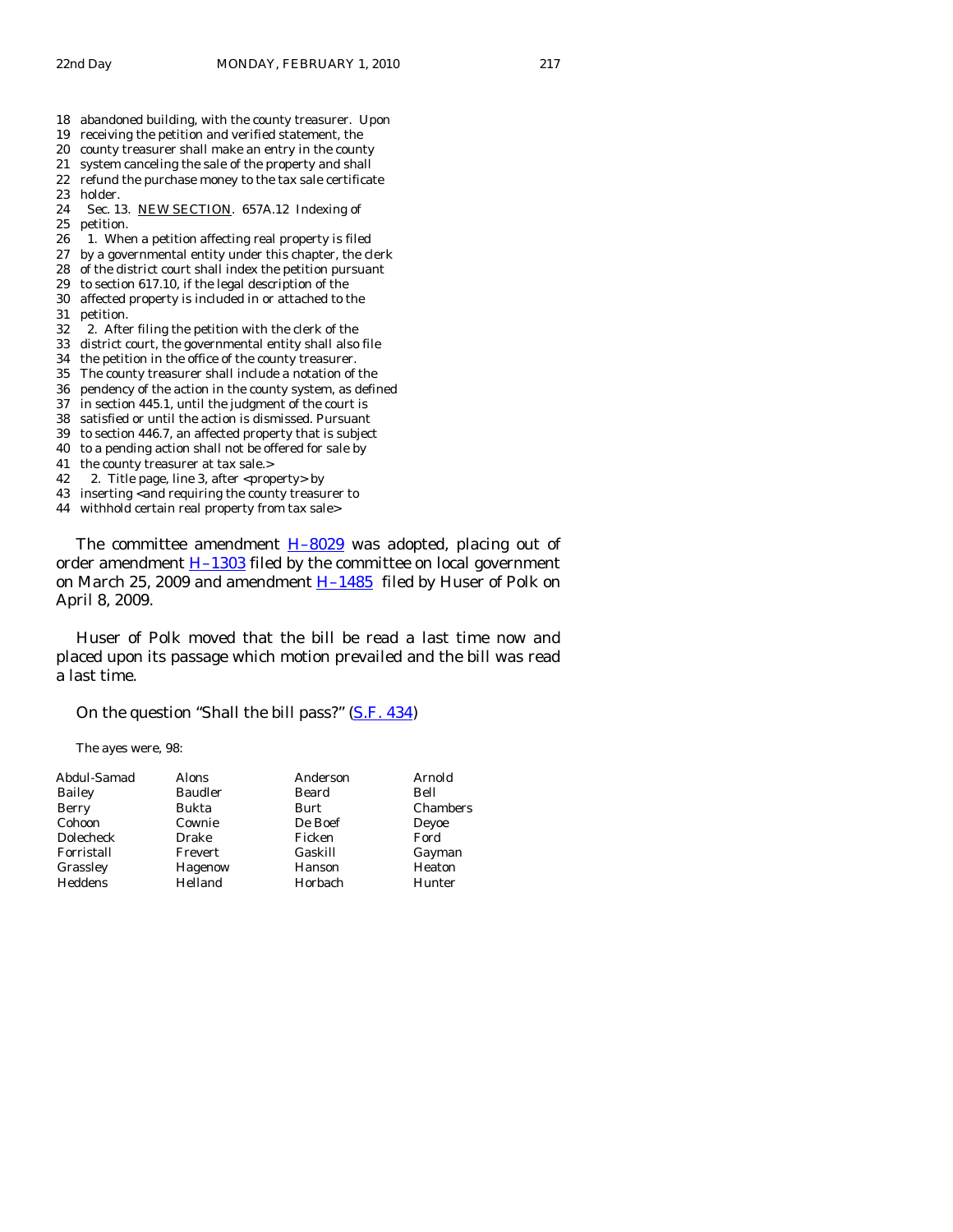| Huseman    | Huser            | Isenhart          | Jacoby        |
|------------|------------------|-------------------|---------------|
| Kaufmann   | Kearns           | Kelley            | Koester       |
| Kressig    | Kuhn             | Lensing           | Lukan         |
| Lykam      | Marek            | Mascher           | May           |
| McCarthy   | Mertz            | Miller, L.        | Murphy, Spkr. |
| Oldson     | Olson, D.        | Olson, S.         | Olson, T.     |
| Palmer     | Paulsen          | Petersen          | Pettengill    |
| Quirk      | Raecker          | Rants             | Rayhons       |
| Reasoner   | Reichert         | Running-Marquardt | Sands         |
| Schueller  | Schulte          | Schultz           | Shomshor      |
| Smith      | Soderberg        | Sorenson          | Steckman      |
| Struyk     | Swaim            | Sweeney           | Taylor        |
| Thede      | <b>Thomas</b>    | <b>Tjepkes</b>    | Tymeson       |
| Upmeyer    | Van Engelenhoven | Wagner            | Watts         |
| Wendt      | Wenthe           | Wessel-Kroeschell | Whitead       |
| Willems    | Winckler         | Windschitl        | Worthan       |
| Zirkelbach | Miller, H.,      |                   |               |
|            | Presiding        |                   |               |

The nays were, none.

Absent or not voting, 2:

. Olson, R. Roberts

 The bill having received a constitutional majority was declared to have passed the House and the title, as amended, was agreed to.

# IMMEDIATE MESSAGES

 McCarthy of Polk asked and received unanimous consent that the following bills be immediately messaged to the Senate: **House Files 674** and **2137** and **[Senate File 434](http://coolice.legis.state.ia.us/Cool-ICE/default.asp?Category=billinfo&Service=Billbook&frame=1&GA=83&hbill=SF434).**

# COMMITTEE REVISIONS

 The Speaker announced the following changes to the House committee assignments, effective immediately:

 Shomshor of Pottawattamie replaced Frevert of Palo Alto on the committee on **agriculture**.

 Huser of Polk replaced Kelley of Black Hawk on the committee on **ways and means.**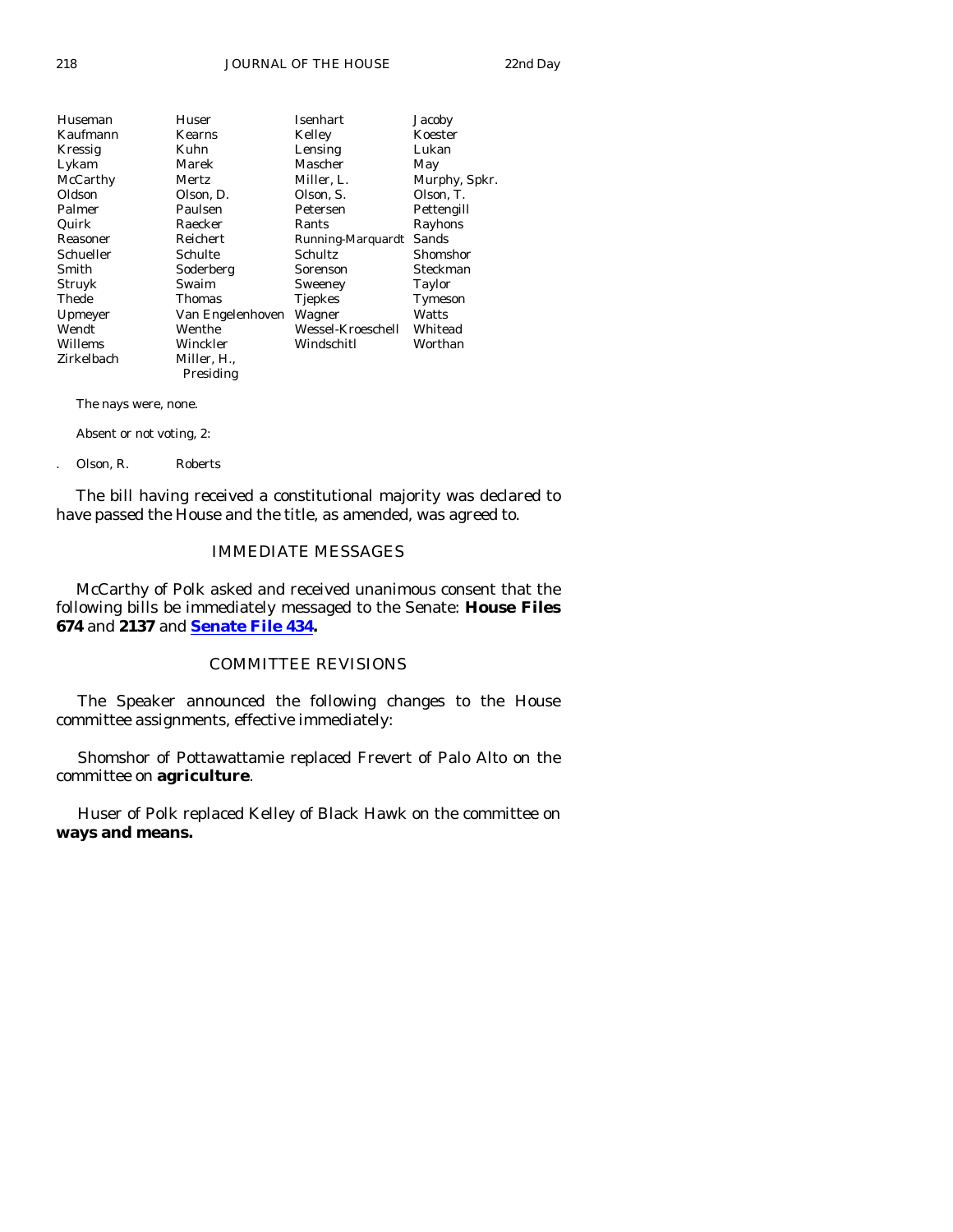Kelley of Black Hawk replaced Reasoner of Union as vice-chair of the committee on **administration and regulation appropriations subcommittee.** 

# [HOUSE FILE 657](http://coolice.legis.state.ia.us/Cool-ICE/default.asp?Category=billinfo&Service=Billbook&frame=1&GA=83&hbill=HF657) REREFERRED

The Speaker announced that [House File 657,](http://coolice.legis.state.ia.us/Cool-ICE/default.asp?Category=billinfo&Service=Billbook&frame=1&GA=83&hbill=HF657) previously referred to committee on **public safety** was rereferred to committee on **judiciary**.

#### SUBCOMMITTEE ASSIGNMENTS

#### **[House File 426](http://coolice.legis.state.ia.us/Cool-ICE/default.asp?Category=billinfo&Service=Billbook&frame=1&GA=83&hbill=HF426)**

Public Safety: Kressig, Chair; Kuhn and Tjepkes.

## **[House File 653](http://coolice.legis.state.ia.us/Cool-ICE/default.asp?Category=billinfo&Service=Billbook&frame=1&GA=83&hbill=HF653)**

Agriculture: Reasoner, Chair; Marek and S. Olson.

#### **[House File 2149](http://coolice.legis.state.ia.us/Cool-ICE/default.asp?Category=billinfo&Service=Billbook&frame=1&GA=83&hbill=HF2149)**

Human Resources: Mascher, Chair; Hunter and L. Miller.

# **[House File 2150](http://coolice.legis.state.ia.us/Cool-ICE/default.asp?Category=billinfo&Service=Billbook&frame=1&GA=83&hbill=HF2150)**

Human Resources: Heddens, Chair; Heaton and Wendt.

# **[House File 2158](http://coolice.legis.state.ia.us/Cool-ICE/default.asp?Category=billinfo&Service=Billbook&frame=1&GA=83&hbill=HF2158)**

Human Resources: Wessel-Kroeschell, Chair; Soderberg and Steckman.

#### **[House File 2167](http://coolice.legis.state.ia.us/Cool-ICE/default.asp?Category=billinfo&Service=Billbook&frame=1&GA=83&hbill=HF2167)**

State Government: Lensing, Chair; Kaufmann and Taylor.

## **[House File 2171](http://coolice.legis.state.ia.us/Cool-ICE/default.asp?Category=billinfo&Service=Billbook&frame=1&GA=83&hbill=HF2171)**

State Government: Lensing, Chair; Isenhart and Koester.

## **[House File 2172](http://coolice.legis.state.ia.us/Cool-ICE/default.asp?Category=billinfo&Service=Billbook&frame=1&GA=83&hbill=HF2172)**

State Government: Lensing, Chair; Isenhart and Kaufmann.

#### **[House File 2182](http://coolice.legis.state.ia.us/Cool-ICE/default.asp?Category=billinfo&Service=Billbook&frame=1&GA=83&hbill=HF2182)**

Agriculture: Reasoner, Chair; S. Olson and Wenthe.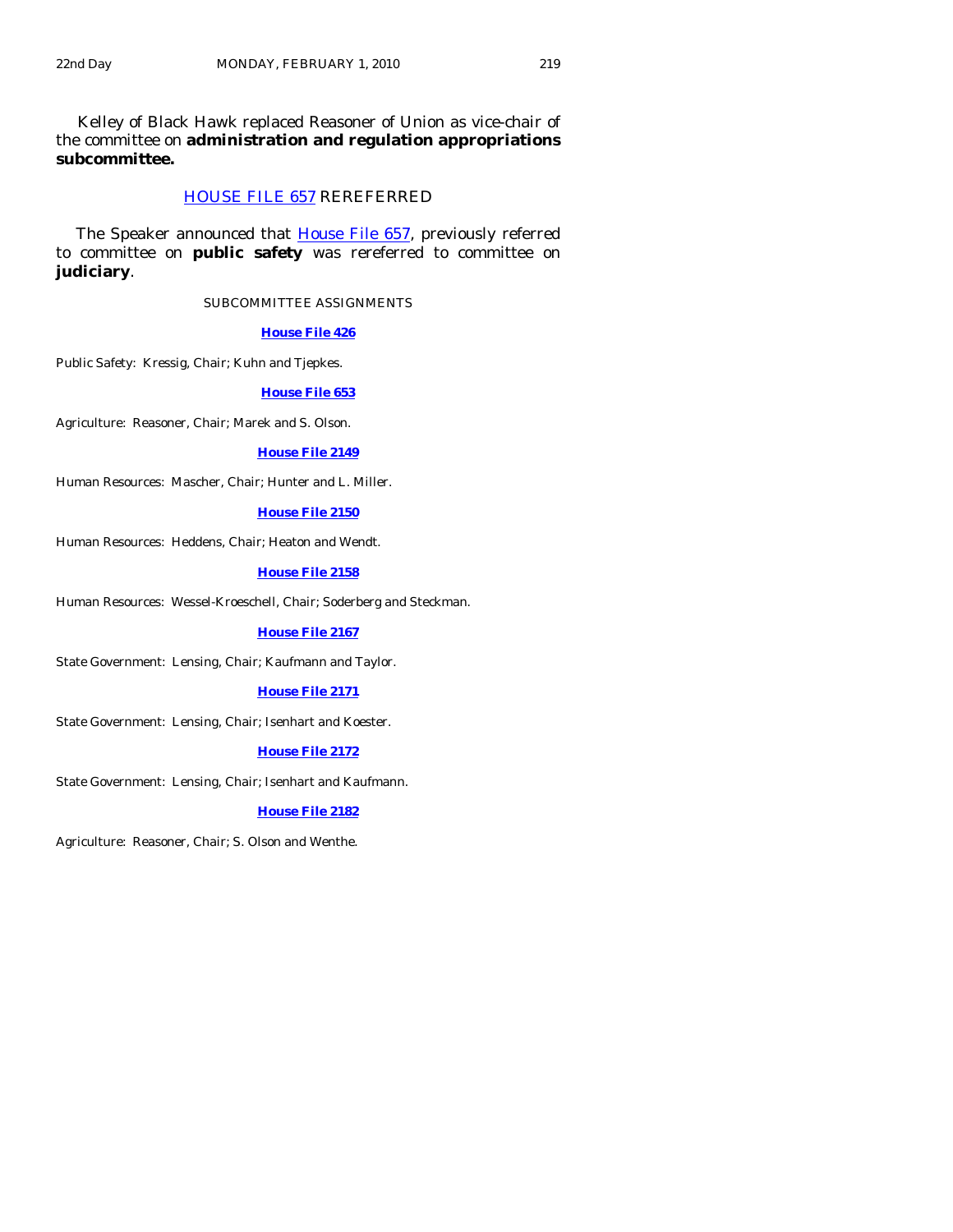#### **[House File 2208](http://coolice.legis.state.ia.us/Cool-ICE/default.asp?Category=billinfo&Service=Billbook&frame=1&GA=83&hbill=HF2208)**

Natural Resources: Baudler, Chair; Hanson and Running-Marquardt.

# **[House File 2210](http://coolice.legis.state.ia.us/Cool-ICE/default.asp?Category=billinfo&Service=Billbook&frame=1&GA=83&hbill=HF2210)**

Natural Resources: Beard, Chair; Baudler and Mertz.

# HOUSE STUDY BILL SUBCOMMITTEE ASSIGNMENTS

#### **[House Study Bill 657](http://coolice.legis.state.ia.us/Cool-ICE/default.asp?Category=billinfo&Service=Billbook&frame=1&GA=83&hbill=HSB657)**

State Government: Taylor, Chair; Pettengill and Willems.

## **[House Study Bill 658](http://coolice.legis.state.ia.us/Cool-ICE/default.asp?Category=billinfo&Service=Billbook&frame=1&GA=83&hbill=HSB658)**

Education: Wendt, Chair; Chambers and Ficken.

#### **[House Study Bill 659](http://coolice.legis.state.ia.us/Cool-ICE/default.asp?Category=billinfo&Service=Billbook&frame=1&GA=83&hbill=HSB659)**

Environmental Protection: D. Olson, Chair; Lensing and Watts.

#### **[House Study Bill 660](http://coolice.legis.state.ia.us/Cool-ICE/default.asp?Category=billinfo&Service=Billbook&frame=1&GA=83&hbill=HSB660)**

Environmental Protection: D. Olson, Chair; Drake and Frevert.

# **[House Study Bill 661](http://coolice.legis.state.ia.us/Cool-ICE/default.asp?Category=billinfo&Service=Billbook&frame=1&GA=83&hbill=HSB661)**

Environmental Protection: D. Olson, Chair; Hanson and Soderberg.

**[House Study Bill 662](http://coolice.legis.state.ia.us/Cool-ICE/default.asp?Category=billinfo&Service=Billbook&frame=1&GA=83&hbill=HSB662)**

Environmental Protection: Kearns, Chair; Anderson and Hanson.

#### **[House Study Bill 663](http://coolice.legis.state.ia.us/Cool-ICE/default.asp?Category=billinfo&Service=Billbook&frame=1&GA=83&hbill=HSB663)**

Environmental Protection: Kressig, Chair; Gaskill and Schultz.

#### **[House Study Bill 664](http://coolice.legis.state.ia.us/Cool-ICE/default.asp?Category=billinfo&Service=Billbook&frame=1&GA=83&hbill=HSB664)**

Environmental Protection: Reichert, Chair; Drake and Gayman.

### **[House Study Bill 665](http://coolice.legis.state.ia.us/Cool-ICE/default.asp?Category=billinfo&Service=Billbook&frame=1&GA=83&hbill=HSB665)**

Economic Growth: Wenthe, Chair; Bailey and Sorenson.

#### **[House Study Bill 666](http://coolice.legis.state.ia.us/Cool-ICE/default.asp?Category=billinfo&Service=Billbook&frame=1&GA=83&hbill=HSB666)**

Economic Growth: Schueller, Chair; Horbach and Wenthe.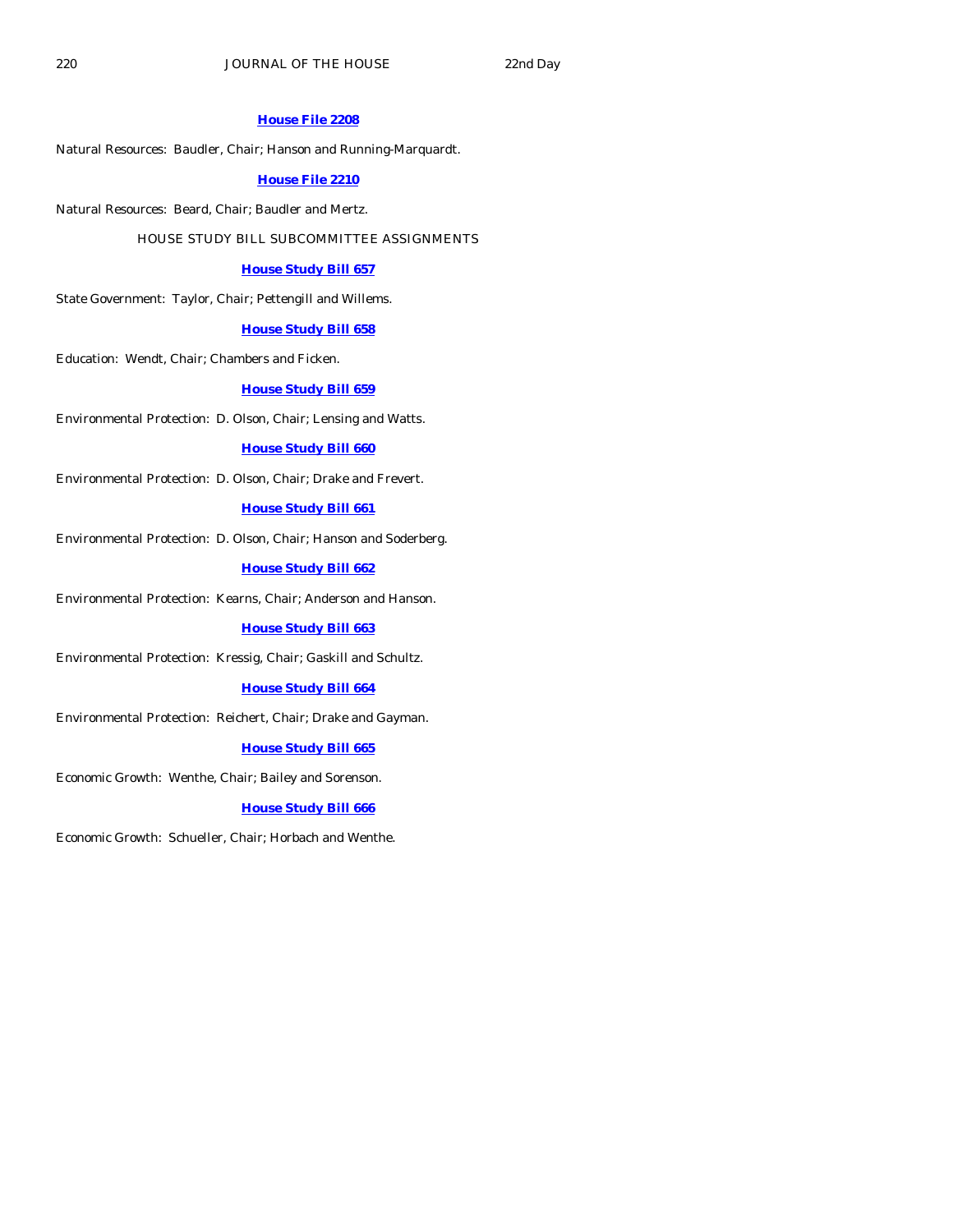# **[House Study Bill 667](http://coolice.legis.state.ia.us/Cool-ICE/default.asp?Category=billinfo&Service=Billbook&frame=1&GA=83&hbill=HSB667)**

State Government: Willems, Chair; Gaskill and Koester.

### **[House Study Bill 668](http://coolice.legis.state.ia.us/Cool-ICE/default.asp?Category=billinfo&Service=Billbook&frame=1&GA=83&hbill=HSB668)**

State Government: Beard, Chair; Gaskill and Koester.

## **[House Study Bill 669](http://coolice.legis.state.ia.us/Cool-ICE/default.asp?Category=billinfo&Service=Billbook&frame=1&GA=83&hbill=HSB669)**

Judiciary: R. Olson, Chair; Mertz and Schultz.

# **[House Study Bill 670](http://coolice.legis.state.ia.us/Cool-ICE/default.asp?Category=billinfo&Service=Billbook&frame=1&GA=83&hbill=HSB670)**

Economic Growth: Bailey, Chair; Cownie and Schueller.

# **[House Study Bill 671](http://coolice.legis.state.ia.us/Cool-ICE/default.asp?Category=billinfo&Service=Billbook&frame=1&GA=83&hbill=HSB671)**

Education: Palmer, Chair; Cownie and Ficken.

# **[House Study Bill 673](http://coolice.legis.state.ia.us/Cool-ICE/default.asp?Category=billinfo&Service=Billbook&frame=1&GA=83&hbill=HSB673)**

Human Resources: Berry, Chair; Koester and Petersen.

#### **[House Study Bill 674](http://coolice.legis.state.ia.us/Cool-ICE/default.asp?Category=billinfo&Service=Billbook&frame=1&GA=83&hbill=HSB674)**

Commerce: Reichert, Chair; Helland and Jacoby.

# **[House Study Bill 675](http://coolice.legis.state.ia.us/Cool-ICE/default.asp?Category=billinfo&Service=Billbook&frame=1&GA=83&hbill=HSB675)**

Commerce: Reasoner, Chair; Kressig and Sorenson.

# HOUSE STUDY BILL COMMITTEE ASSIGNMENTS

# **[H.S.B. 676](http://coolice.legis.state.ia.us/Cool-ICE/default.asp?Category=billinfo&Service=Billbook&frame=1&GA=83&hbill=HSB676) Veterans Affairs**

Relating to the military service property tax exemption and credit by increasing the exemption amount, and including applicability provisions.

## **[H.S.B. 677](http://coolice.legis.state.ia.us/Cool-ICE/default.asp?Category=billinfo&Service=Billbook&frame=1&GA=83&hbill=HSB677) Veterans Affairs**

Relating to the collection of delinquent taxes from taxpayers on active duty military service and including retroactive applicability provisions.